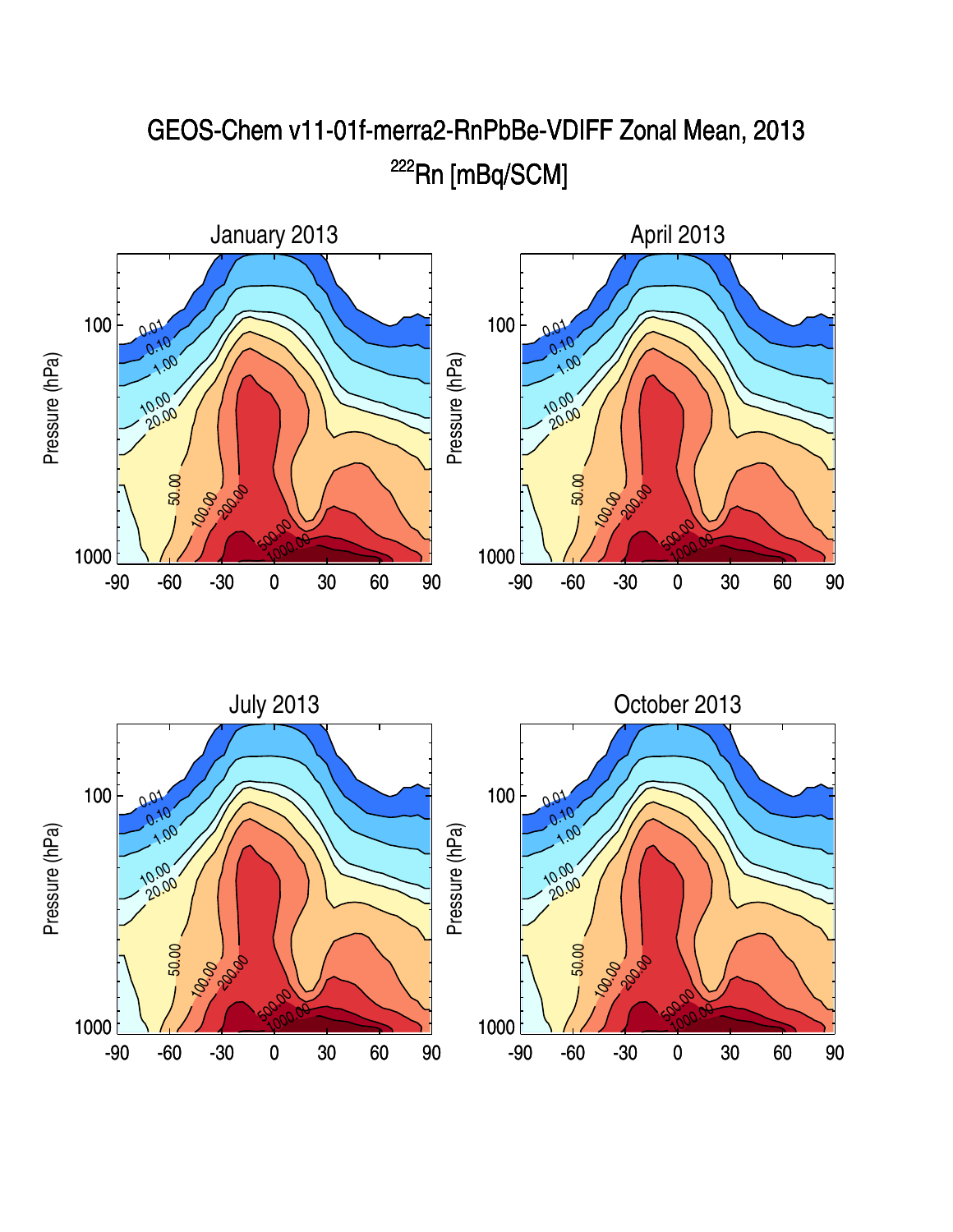

## GEOS-Chem v11-01f-merra2-RnPbBe-VDIFF Zonal Mean, 2013